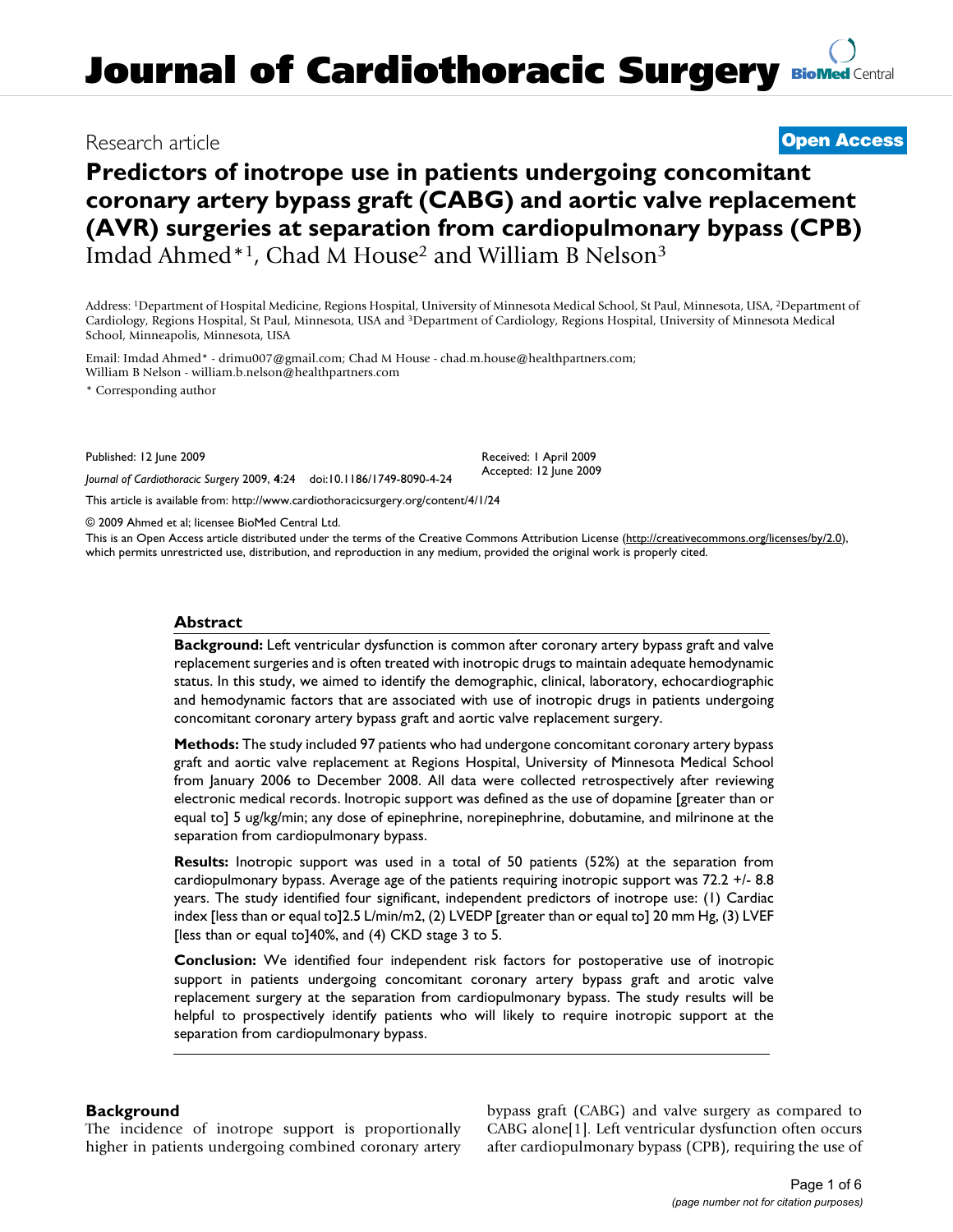inotropic drugs to achieve adequate hemodynamic status [2]. In contrast to patients with chronic ischemic heart disease, left ventricular dysfunction in patients with moderate-to-severe valvular heart disease does not improve immediately after surgery [1,3]. In patients with normal preoperative ventricular function, contractile dysfunction can occur between 4–6 hours after surgery, and usually resolves around 24 hours postoperatively [4]. Although many clinicians choose to treat patients prophylactically with inotropic drugs[5], these drugs should be administered selectively as use of these drugs subjects the patients to an increased risk of tachycardia, dysarhythmia, and myocardial ischemia[6,7].

Older age, reduced ejection fraction, female gender, cardiomegaly, history of congestive heart failure, emergency operation, recent myocardial infarction, prolonged duration of CPB or aortic clamping, and left main coronary artery disease were found to be risk factors associated with need for inotropic support[2,8,9]. Pathophysiologic changes associated with moderate-to-severe valvular heart disease are longstanding and risk factors for inotropic support are likely to be different in patients undergoing concomitant CABG and valve replacement. A randomized, double-blinded study, by Butterworth et al., showed that the specific valve disease did not influence use of inotropic support after heart valve surgery [2].

The purpose of our study was to identify the demographic, clinical, laboratory, echocardiographic and hemodynamic factors that are associated with the use of inotropic support during separation from CPB in patients undergoing concomitant coronary artery bypass grafting (CABG) and aortic valve replacement (AVR) surgery.

## **Methods**

After institutional review board approval, detailed clinical, laboratory, echocardiographic and hemodynamic data were retrospectively examined. All patients had transthoracic echocardiography (TTE), right and left heart catheterizations and coronary angiogram within one month prior to the surgical procedure. A comprehensive transesophageal echocardiography (TEE) was performed in all patients before cardiopulmonary bypass.

Patients who had concomitant coronary artery bypass graft surgery (CABG) and aortic valve replacement (AVR), without requiring preoperative inotropic support or an intra-aortic balloon pump (IABP) were included. The study includes 97 patients (54 men and 43 women) who underwent concomitant CABG and AVR surgery from January, 2006 to December 2008 at the Regions Hospital of University Minnesota Medical School.

Electronic medical records of all patients were reviewed. Age, sex, body mass index (BMI), preoperative medication use and New York Heart Association (NYHA) class prior to the surgical procedure were collected. Hemoglobin and creatinine level prior to surgical procedure were recorded. A decrease in hemoglobin was calculated by recording the second hemoglobin level collected routinely within 6 hours after the surgical procedure. Chronic kidney disease (CKD) was assessed by glomerular filtration rate (GFR), as recommended by National Health and Nutrition Examination Survey (NHANES) [10]. We included chronic kidney disease stage 3 to stage 5 with a GFR less than 60 mL/ min per  $1.73 \text{ m}^2$  in the study for analysis. GFR was calculated by using Modification of Diet in Renal Disease study equation (MDRD) [11].

Transthoracic echocardiography (TTE) results were reviewed and the following data were collected: left ventricular ejection fraction (LVEF), wall motion abnormalities, moderate-to-severe mitral regurgitation (MR), left ventricular hypertrophy (LVH) and presence of pulmonary hypertension. Patients with hypokinesia, akinesia or dyskinesia in the echocardiographic (TTE) report were included as having wall motion abnormalities. Mitral regurgitation was reported as mild, moderate or severe. Only patients with moderate-to- severe MR were included in the study for analysis.

Results of the right and left heart catheterization were reviewed and following data were collected: left ventricular end diastolic pressure (LVEDP) and cardiac index (CI).

All surgical procedures were conducted under general endotracheal anesthesia with midline sternotomy approach. Full heparinization was carried out by an anesthesiologist, with a goal of activated clotting time of over 400. The Patient was placed in cardiopulmonary bypass and retrograde cardioplegia was delivered. Cold ice slush was used for topic myocardial protection. Patient was systemically drifted to 31–33 degree celsius throughout the cross- clamp time. Aortic valve replacement and coronary artery bypass graft were performed with standard techniques. After completion of AVR and CABG, aortic cross clamp was released. Temporary atrial and ventricular pacing wires were placed in a standard fashion. After appropriate rest period and gradual rewarming, the patient was weaned from cardiopulmonary bypass. Protamine was given to reverse the heparin effect and the patient was decannulated. After adequate hemostasis was achieved, the patient was transferred to the surgical intensive care unit.

Inotropic support was defined as the use of dopamine  $\geq 5$ μg/kg/min; any dose of epinephrine, norepinephrine, dobutamine, or milrinone. None of the patients received IABP support during the separation from CPB.

All patients were followed-up until March 31, 2009 and mortality data and cause of death were collected.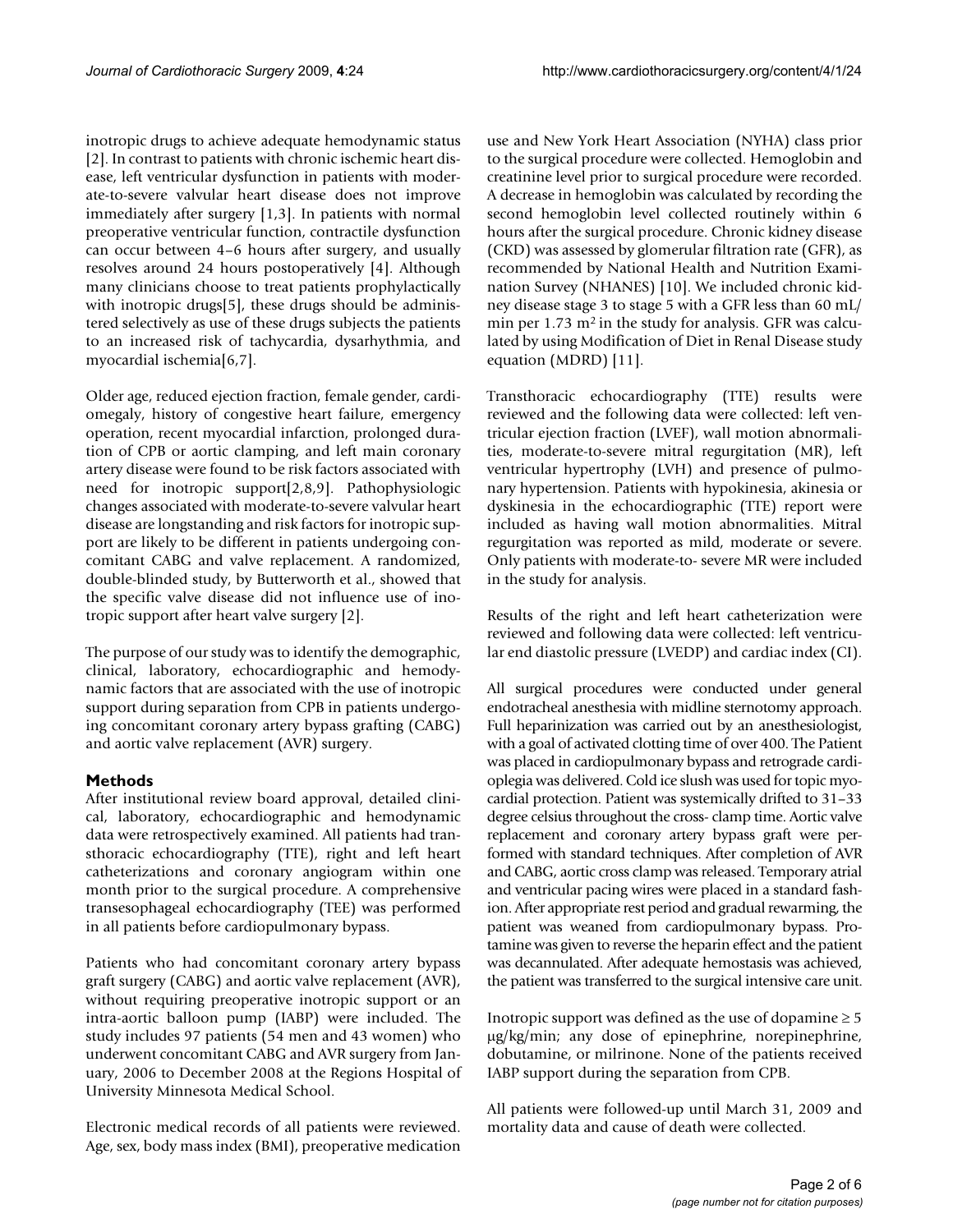All statistical analyses were performed with Fischer's exact test and a logistic regression analysis. A *p* value < 0.05 was considered significant. Statistical analyses were conducted using STATA 10.0 software (STATA Statistics/Data analysis, Texas, USA)

## **Results**

Ninety-seven patients underwent concomitant CABG and AVR between January 2006 and December 2008. The demographics of this patient group are displayed in Table 1. The percentage of men (58%) was higher than women (42%) and the average age was  $71.8 \pm 10.1$  years. Forty seven percent of patients had diabetes mellitus and 70% had hypertension. Pre-operative NYHA class assessment showed 11% patients were in class II, 69% in class III and 20% were in class IV. Seventy four (76%) patients had aortic stenosis, 16 (17%) patients had aortic regurgitation and 7 (7%) patients had both aortic stenosis and regurgitation.

Of 97 patients, 50(52%) patients required inotropic support at the separation of CPB. Women had slightly higher need of inotropic support than men (27% vs 25%). The average age of the patients requiring inotropic support was  $72.2 \pm 8.8$  years.

Univariate analysis showed that patients  $\geq 70$  years old were more likely to get inotropic support  $(p = 0.02)$ .

| Age in years $(\pm SD)$   | $71.8 \pm 10.1$ |
|---------------------------|-----------------|
| Sex                       |                 |
| Male                      | 56 (58%)        |
| Female                    | 41 (42%)        |
| <b>Diabetes Mellitus</b>  | 46 (47%)        |
| Hypertension              | 68 (70%)        |
| <b>NYHA</b> class         |                 |
| Ш                         | 11(11%)         |
| Ш                         | 67 (69%)        |
| IV                        | 19 (20%)        |
| Aortic stenosis (AS)      | 74 (76%)        |
| Aortic regurgitation (AR) | 16 (17%)        |
| Both AS and AR            | 7(7%)           |

Obese patients with BMI  $\geq$  30 Kg/m<sup>2</sup> and patients with CKD stage 3 to 5 were associated with increased use of inotropic support ( $p = 0.04$  and  $p = 0.02$  respectively). Analysis of the preoperative echocardiographic (TTE) data showed that patients with left ventricular ejection fraction (LVEF)  $\leq 40\%$  were more likely to receive inotropic support (p = 0.001). Presence of pulmonary hypertension (p = 0.69), moderate-to-severe mitral regurgitation (MR) (p  $= 0.37$ ), left ventricular hypertrophy (LVH) (p  $= 0.11$ ) and wall motion abnormalities ( $p = 0.86$ ) were not associated with an increased use of inotropic support. Neither sex (p  $= 0.43$ ) nor a preoperative diagnosis of diabetes (p  $= 0.61$ ) appeared to be associated with the use of inotropic support. All patients had their hemoglobin level checked within 6 hours after the surgical procedure. A postoperative drop of hemoglobin  $\geq 6$  gm/dl compared to preoperative value, was found to have higher use of inotropic support ( $p = 0.02$ ). Preoperative use of beta-blockade was not associated with an increased use of inotropic support  $(p = 0.23)$ .

Analysis of hemodynamic data showed that patients with preoperative left ventricular end diastolic pressure (LVEDP)  $\geq$  20 mm Hg and cardiac index (CI)  $\leq$  2.5 liters per minute squared body surface area(L/min/m2) were found to be highly associated with increased use of inotropic support ( $p = 0.006$  and  $0.001$  respectively). Univariate predictors of inotrope use are displayed in Table 2.

Stepwise multivariate logistic regression analysis identified 4 significant, independent predictors of inotrope use at separation from CPB (Table 3). Cardiac index  $\leq 2.5$  L/ min/m2 (odds ratio: 3.1, 95% confidence interval {1.13– 8.4}), LVEDP  $\geq$  20 mm Hg (3.58{1.16-9.03}), LVEF  $\leq$ 40% (2.76{1.11–6.86}), and CKD stage 3–5 (3.26{1.07– 9.95}) were all associated with inotropic support necessity in patients who had undergone concomitant CABG and AVR at the separation of CPB.

Postoperatively, out of 97 patients, 16 patients (16.5%) developed paroxysmal atrial fibrillation (11 with inotropic support and 5 without inotropic support), 7 patients (7%) developed non-sustained ventricular tachycardia (5 with inotropic support and 2 without iniotropic support), 4 patients (4%) developed acute renal failure (all with inotropic support) and 3(3%) patients were diagnosed with gram negative pneumonia (2 with inotropic support and one without inotropic support). Three patients (3%) developed postoperative mediastinal bleeding (2 with inotropic support and one without inotropic support) and all required reoperation to control bleeding. Six patients (6%) developed postoperative sick sinus syndrome (3 with inotropic support and 3 without inotropic support) and required permanent pacemaker placement. Eight patients (8%) developed postoperative acute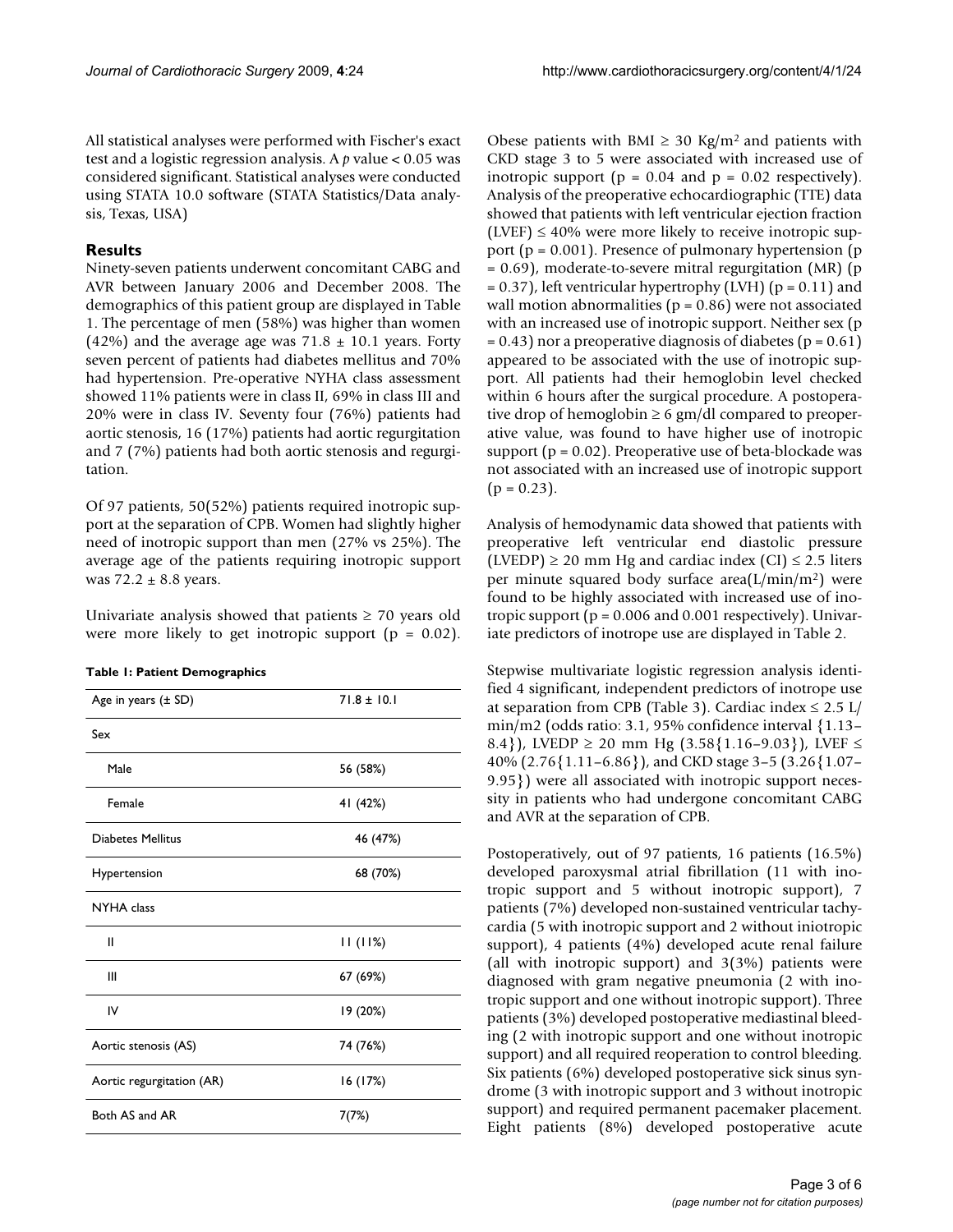|                                                    | Inotropic support $group(n = 50)$ | Noninotropic support $group(n = 47)$ | P value |
|----------------------------------------------------|-----------------------------------|--------------------------------------|---------|
| Age ( $\geq$ 70 years)                             | 31 (32%)                          | 18 (19%)                             | 0.02    |
| Sex<br>Male<br>Women                               | 24(25%)<br>26(27%)                | 19(20%)<br>28(29%)                   | 0.43    |
| $BMI \geq 30$                                      | 28(29%)                           | 14(14%)                              | 0.04    |
| Diabetes Mellitus                                  | 21(22%)                           | 25(26%)                              | 0.61    |
| CKD stage 3-5 (GFR<60 mL/min/1.73 m <sup>2</sup> ) | 14(14%)                           | 5(5%)                                | 0.02    |
| Pulmonary hypertension                             | 18(19%)                           | 15(15%)                              | 0.69    |
| LVEF $\leq 40\%$                                   | 45(46%)                           | 31(32%)                              | 0.001   |
| <b>LVH</b>                                         | 36(37%)                           | 43(44%)                              | 0.11    |
| Moderate to severe MR                              | 21(22%)                           | 15(15%)                              | 0.37    |
| Wall motion abnormalities                          | 16(16%)                           | 14(14%)                              | 0.86    |
| Drop of hemoglobin $\geq 6$ gm/dl                  | 29(30%)                           | 16(16%)                              | 0.02    |
| Pre-operative use of beta blocker                  | 26(27%)                           | 31(32%)                              | 0.23    |
| LVEDP $\geq$ 20 mm Hg                              | 45(46%)                           | 31(32%)                              | 0.006   |
| $Cl \leq 2.5$ L/min/m2                             | 29(30%)                           | 15(15%)                              | 0.001   |

#### **Table 2: Univariate Predictors of Inotrope Use**

Abbreviations: BMI, body mass index; CKD, chronic kidney disease; MR, mitral regurgitation; LVEF, left ventricular ejection fraction; LVH, left ventricular hypertrophy; LVEDP, left ventricular end diastolic pressure; CI, cardiac index

## decompensated heart failure and required aggressive intravenous diuresis (all with inotropic support).

Table 4 shows the causes of death of all patients, days from the surgical procedure and whether or not they required inotropic support after the surgery. Out of 97 patients who underwent concomitant CABG and AVR, 10 patients died after the surgical procedures. One patient died within 24 hours after the surgical procedure from congestive heart failure and required inotropic support after the surgery. One patient died of congestive heart failure on the second postoperative day and required inotropic support after the surgery. Out of total ten deaths, 8 patients died after the hospital discharge.

### **Discussion**

In a retrospective study of 97 patients undergoing concomitant CABG and AVR, 52% received inotropic support. We have identified 4 independent preoperative risk factors for the use of inotropic support at the separation from CPB. Cardiac index  $\leq$  2.5 L/min/m2, LVEDP  $\geq$  20 mm Hg, LVEF  $\leq$ 40% and CKD stage 3 to 5 were all associated with an increased use of inotropes. The results of the study will help cardiothoracic surgeons, anesthesiologists and intensivists to prospectively identify those patients who will likely to require inotropic support at the separation from CPB. Compared to previous published reports, the availability of hemodynamic data is the strength of the study. Coronary angiogram, right and left heart catheterizations are routinely

**Table 3: Multivariate Predictors of Inotrope Use**

| Variable                                                                    | Odds Ratio(95% Confidence Interval)                             | P Value              |
|-----------------------------------------------------------------------------|-----------------------------------------------------------------|----------------------|
| Cardiac index $\leq$ 2.5 L/min/m2<br>LVEDP $\geq$ 20 mm Hg<br>$LVEF < 40\%$ | $3.1(1.13 - 8.4)$<br>$3.58(1.16 - 9.03)$<br>$2.76(1.11 - 6.86)$ | 0.03<br>0.02<br>0.01 |
| CKD stage $3-5$ (GFR<60 mL/min/1.73 m <sup>2</sup>                          | $3.26(1.07 - 9.95)$                                             | 0.04                 |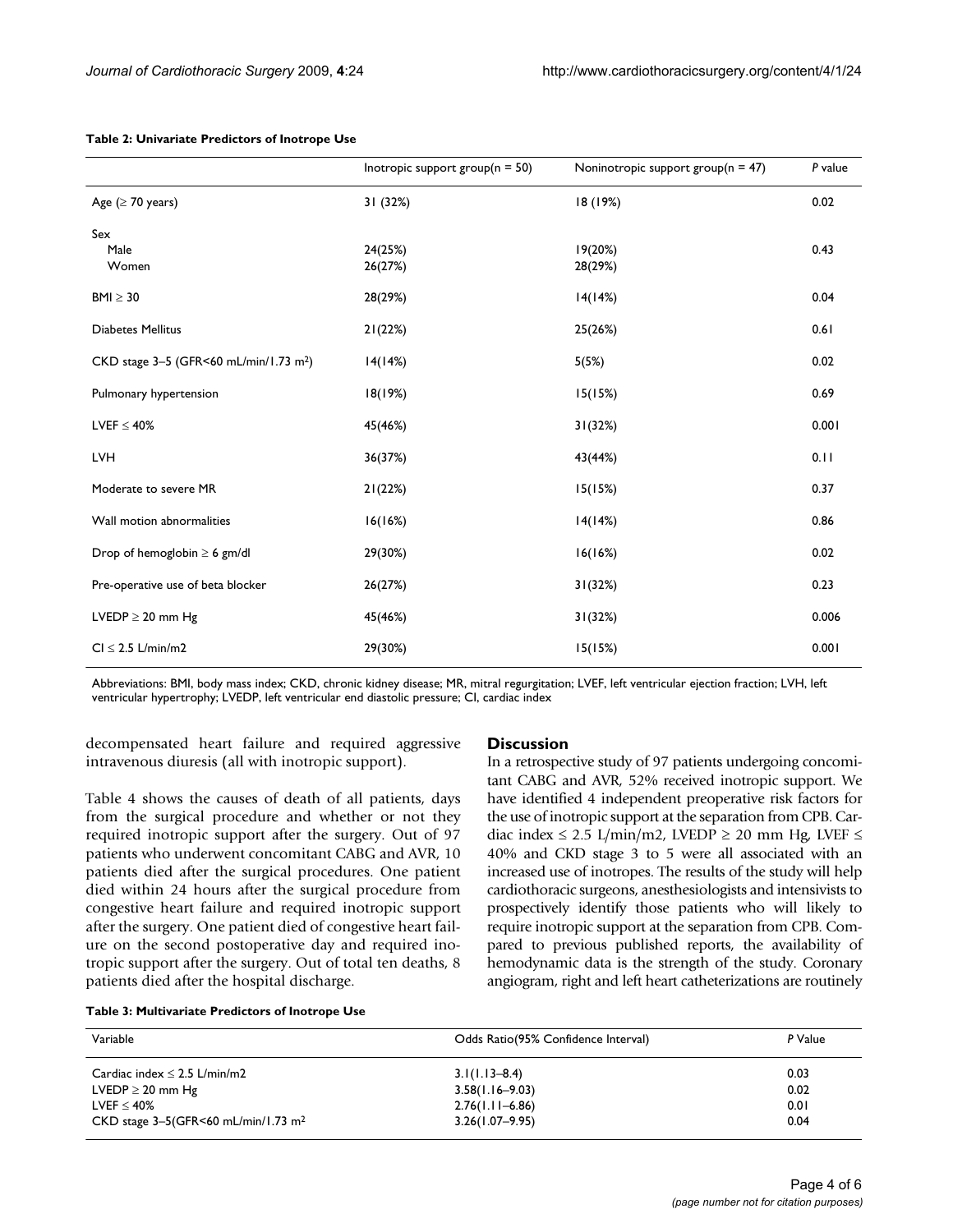| Inotropic support | Days from the surgery | Cause of death            |  |
|-------------------|-----------------------|---------------------------|--|
| Yes               |                       | Congestive heart failure  |  |
| Yes               |                       | Congestive heart failure  |  |
| <b>No</b>         | 183                   | Congestive heart failure  |  |
| <b>No</b>         | 227                   | Colon cancer              |  |
| Yes               | 281                   | Septicemia                |  |
| Yes               | 347                   | Congestive heart failure  |  |
| No.               | 546                   | Esophageal cancer         |  |
| <b>No</b>         | 581                   | Septicemia                |  |
| No.               | 738                   | Congestive heart failure  |  |
| No.               | 756                   | Gastrointestinal bleeding |  |

**Table 4: Causes of death of all patients undergoing concomitant CABG and AVR**

performed in patients undergoing concomitant CABG and AVR and the additional hemodynamic data will be very useful in identifying those high risk patients. In a study of 1,009 patients conducted by McKinlay et al., it was found that incidence of inotrope use was greater in patients undergoing combined CABG and valve surgery as compared to CABG alone and combined CABG and valve surgery had longer cross-clamp time [1]. We did not include cross-clamp time and duration of CPB in our analysis as these data were not consistently found in our electronic medical records. In patients with moderate-to-severe aortic stenosis, left ventricular hypertrophy and reduced left ventricular compliance do not improve immediately after valve replacement due to persistent high afterload. Similarly, in patients with aortic valve insufficiency, left ventricular dilatation persists even after aortic valve replacement [2]. In patients with longstanding coronary artery disease and moderate-to-severe valvular heart disease, left ventricular dysfunction likely will be greater as compared to either alone.

Left ventricular dysfunction, as evidenced by reduced ejection fraction and low cardiac index, was found to be an independent predictor of inotropic support in our study. Left ventricular dysfunction was found to be a powerful predictor of inotrope use in earlier studies in isolated CABG or valve replacement surgery [8]. LVEF<35% was found to be an independent predictor of inotropic support in patients undergoing CABG in the study conducted by McKinlay et al [1]. Rao et al. studied a cohort of 4558 consecutive patients undergoing isolated CABG surgery and found several risk factors for increased use of inotropic support, including left ventricular ejection fraction <20%, age >70 years and female gender Although ventricular dysfunction after CPB is largely a transient phenomenon related to ischemia, left ventricular dilatation and reduced compliance, poor LV function continues to be one of the most significant predictors of post-operative inotropic support [9].

Advancing age was found to be a significant risk factor of inotrope use in the previous studies [2,8,9] and our study showed the similar result. In the univariate analysis, age  $\geq$  70 years was significantly associated with inotrope use, which was similar to the result found in the study conducted by Rao et al [9]. We did not find any significant association between particular gender and use of inotrope as compared to increased risk in female gender in the study by Rao et al [9].

Elevated LVEDP was shown to be an independent predictor of mortality after cardiac surgery independently of LVEF [12]. One frequent cause of elevated LVEDP is left ventricular hypertrophy (LVH), which is a risk factor for diastolic dysfunction [13]. LVH was present in 81% of our study patients. We did not include diastolic dysfunction as a risk factor in our study as it was not consistently mentioned as "normal" or "abnormal" in the echocardiographic (TTE and TEE) reports. LVEDP could be associated with systolic dysfunction, but patients with normal systolic function and elevated LVEDP might be at higher risk of mortality after cardiac surgery because of the deleterious effect of elevated LVEDP with associated filling abnormalities [12]. These abnormal loading conditions may predispose the patient very sensitive to perioperative, often abrupt changes in loading conditions with hypovolaemia on one hand and volume overload on the other [12,14].

Obesity is well known to be major risk factor for cardiovascular disease and in our study we have shown obesity to be a predictor of postoperative inotrope use in the univariate analysis. In a retrospective cohort study, Pan et al. concluded that obesity in diabetic patients is an independent predictor of increased postoperative morbidity after CABG surgery [15]. CKD stage 3 to 5, with GFR < 60  $mL/min/1.73$  m<sup>2</sup> was an independent predictor of inotrope use in our study population. In a study published by Yeo et al. GFR was found to be a significant risk factor for operative mortality in patients undergoing CABG and CKD stages 3, 4, and 5 were progressively associated with increased operative mortality [16].

Out of total ten deaths in our study population, two patients died in the same hospital admission and both of these patients required inotropic support after the surgical